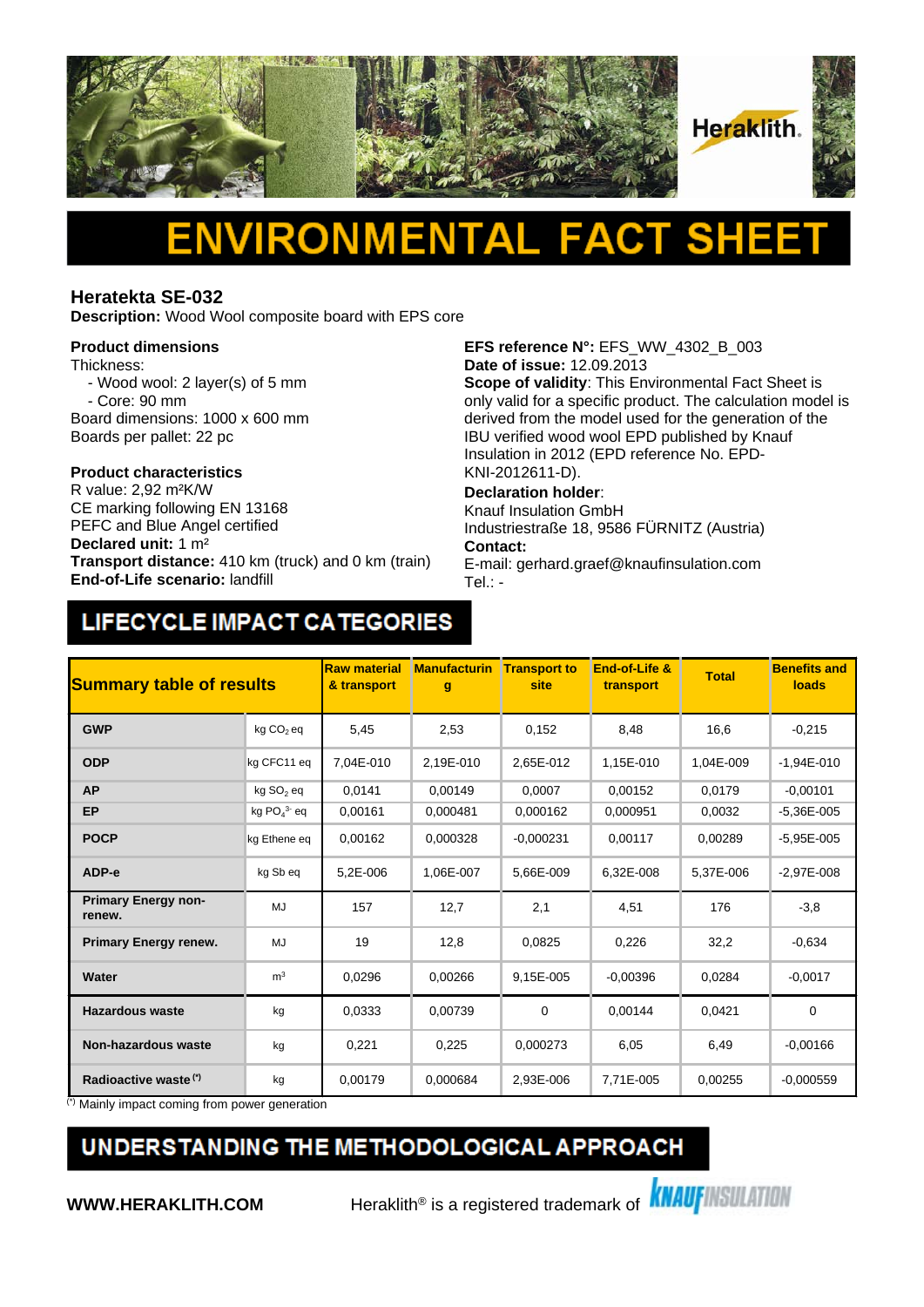

#### **Objectives**

Knauf Insulation is committed to making information about the environmental impact relating to products it places on the market available upon request. The format for presenting this information can either be a standard verified EPD or a simpler Environmental Fact Sheet based on a verified EPD.

The results are based on the LCA of Wood Wool insulation products produced by Knauf Insulation as an average from three different sites, Oosterhout (The Netherlands), Simbach (Germany) and Zalaegerszeg (Hungary).

The areas of application of the wood wool boards include underground parking, basement ceiling and pitched roof, etc.

#### **System boundaries**

The assessment is based on a "Cradle to Gate" LCA with the following additional stages: transportation to job site and end of life stages. Benefits and loads beyond the system boundaries are not included in the total. The 'Cradle to Gate' assessment takes into consideration the following stages of the life cycle: from raw material extraction, (including the necessary upstream processes, auxiliaries, transports and energy supply), the manufacturing and transportation to construction site, as well as the transportation to and the end LCA of life itself. The end of life and the benefits and loads beyond the system boundaries are based on landfill scenarios.

#### **Scope**

Standards: the environmental data reported in this Environmental Fact Sheet are based on calculation rules according to EN 15804 (see annex).The Life Cycle Assessment (LCA) follows ISO 14040:2006 and ISO 14044:2006.

#### **Data and tools**

The model used for the calculation of the LCA results is derived from a verified EPD model. In order to calculate results according to EN 15804, the original model was updated with background LCA datasets from 2012 and slightly adapted (e.g. modules according to EN 15804 and generic end-of-life modules). GaBi 6 software and data were used for modeling and calculation of results. [www.gabi-software.com](http://www.gabi-software.com)

#### **Verification**

The results and the consistency with the abovementioned standards have been checked through an extensive internal review applying PE INTERNATIONAL's quality standards. The original underlying LCA model for Wood Wool was verified by IBU in 2012 and communicated in three Environmental Product Declarations (EPDs). The current calculation has been conducted INTERNATIONAL AG according to the requirements of the PCR "Holzwerkstoffe" /PCR 2011/

### **ENVIRONMENTAL INDICATORS**

**Global Warming Potential** (GPW): impact of greenhouse gases such as carbon dioxide (CO<sub>2</sub>) or methane.

**Ozone Depletion Potential** (ODP): relative impact that the product can cause to the stratospheric ozone layer.

**Acidification Potential** (AP): the acidification of soils and waters predominantly occurs through the transformation of air pollutants into acids

**Eutrophication Potential** (EP): impact of nitrification by nitrogen and phosphorus to aquatic and terrestrial ecosystems, for example through algal blooms, disturbing the balance between species.

**Photochemical Ozone Creation Potential** (POCP): also known as summer smog, the impact from oxidizing of volatile compounds in the presence of nitrogen oxides (NOx) which frees ozone in the lower atmosphere

**Abiotic Depletion Potential element** (ADP- e): impact from depletion of resources excluding fossil fuel resources (such as oil or natural gas) expressed in equivalent antimony so to take into account scarcity of resources.

**Non-renewable Primary Energy**: non-renewable energy resources required to manufacture the product. Sources of nonrenewable energy are fossil fuels and uranium**.**

**Renewable Primary Energy:** renewable energy resources required to manufacture the product. Sources of renewable energy are biomass, wind, solar or hydraulic sources for example.

**Net fresh water**: input of net fresh water consumed in the life cycle stages ("blue water consumption" equals evaporated water).

**Annex to Environmental Fact Sheet N° EFS\_WW\_4302\_B\_003**

Complete results according to EN 15804 presentation

**RESULTS OF THE LCA - ENVIRONMENTAL IMPACT:** 1 m² Heratekta SE-032

**WWW.HERAKLITH.COM** Peraklith® is a registered trademark of **KNAUFINSULATION**